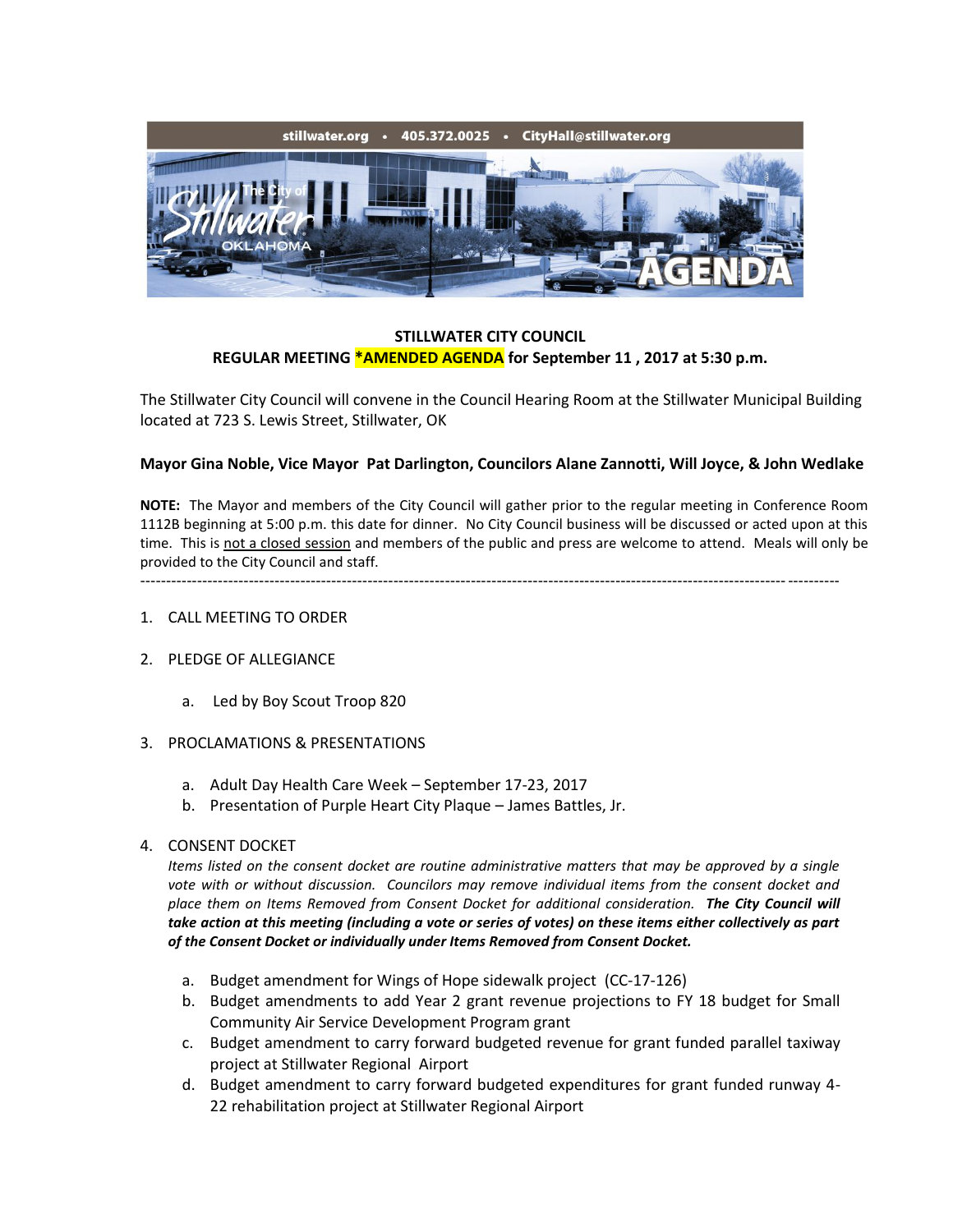- e. Approve licensed street works contractor request from Cherokee Builders, Inc. (CC-17- 127)
- f. Approve licensed street works contractor request from Cantera Concrete Company, LLC (CC-17-128)
- g. Accept waterlines and easements for The Ranch at Epworth Villas (CC-17-116)
- h. Accept the following easements for Water 2040 project: (CC-17-125)
	- i) **Project 15WC04** 56<sup>th</sup> Tower Water Transmission Line from 44<sup>th</sup>/Western to 32nd/Sangre
		- (a) Charles and Elizabeth Bruce Water Line and Temporary Construction Easement
		- (b) Ronald and Donna Harris Water Line and Temporary Construction Easement
	- ii) **Project 15WC06**  $32<sup>nd</sup>$  (formerly Western) Booster Pump Station and Water Line from  $6<sup>th</sup>/Pioneer$  to 32<sup>nd</sup>/Western
		- (a) Pauline Wright Water Line and Temporary Construction Easement
	- (b) Jared and Jessica Dunlap Water Line and Temporary Construction Easement
- i. Accept Water 2040 Real Estate Notice of Public Improvement (CC-17-131)
- j. Bid recommendation for pervious pavement parking lot at Lake McMurtry (CC-17-132)
- k. \*Accept final plat for Tradan Heights Estates, Section 2 (CC-17-133)

| Approval of minutes: Regular Meeting |                          | August 21, 2017 |
|--------------------------------------|--------------------------|-----------------|
|                                      | <b>Executive Session</b> | August 21, 2017 |
|                                      | <b>Regular Meeting</b>   | August 28, 2017 |
|                                      | <b>Executive Session</b> | August 28, 2017 |
|                                      |                          |                 |

## **APPROVED 5-0**

5. PUBLIC COMMENT ON AGENDA ITEMS NOT SCHEDULED FOR PUBLIC HEARING

*The City Council will hear comments on agenda items not scheduled for public hearing from speakers*  who have submitted a written request in accordance with Sec. 2-25, Stillwater City Code. General *information regarding communication with the City Council in this manner is found on the reverse side of the agenda.*

- 6. ITEMS REMOVED FROM CONSENT DOCKET
- 7. PUBLIC HEARINGS

*The City Council will hear public comments, discuss, and take action at this meeting (including a vote or series of votes) on each item listed under Public Hearings unless the agenda entry specifically states that no action will be taken.*

- a. Receive public comment regarding a request for a Map Amendment to rezone property located at 1215 S. Western Road from RSS, Small Lot Single-Family Residential District, to O, Office **(Postponed from August 21, 2017)** (CC-17-130) **APPROVED 5-0**
- b. Receive public comment regarding a request for a Map Amendment to rezone property located at 1121 S. Western Road from RSS, Small Lot Single-Family Residential District, to O, Office **(Postponed from August 21, 2017)** (CC-17-129) **APPROVED 5-0**

### 8. RESOLUTIONS

*The City Council will discuss and take action at this meeting (including a vote or series of votes) on each item listed under Resolutions unless the agenda entry specifically states that no action will be taken.*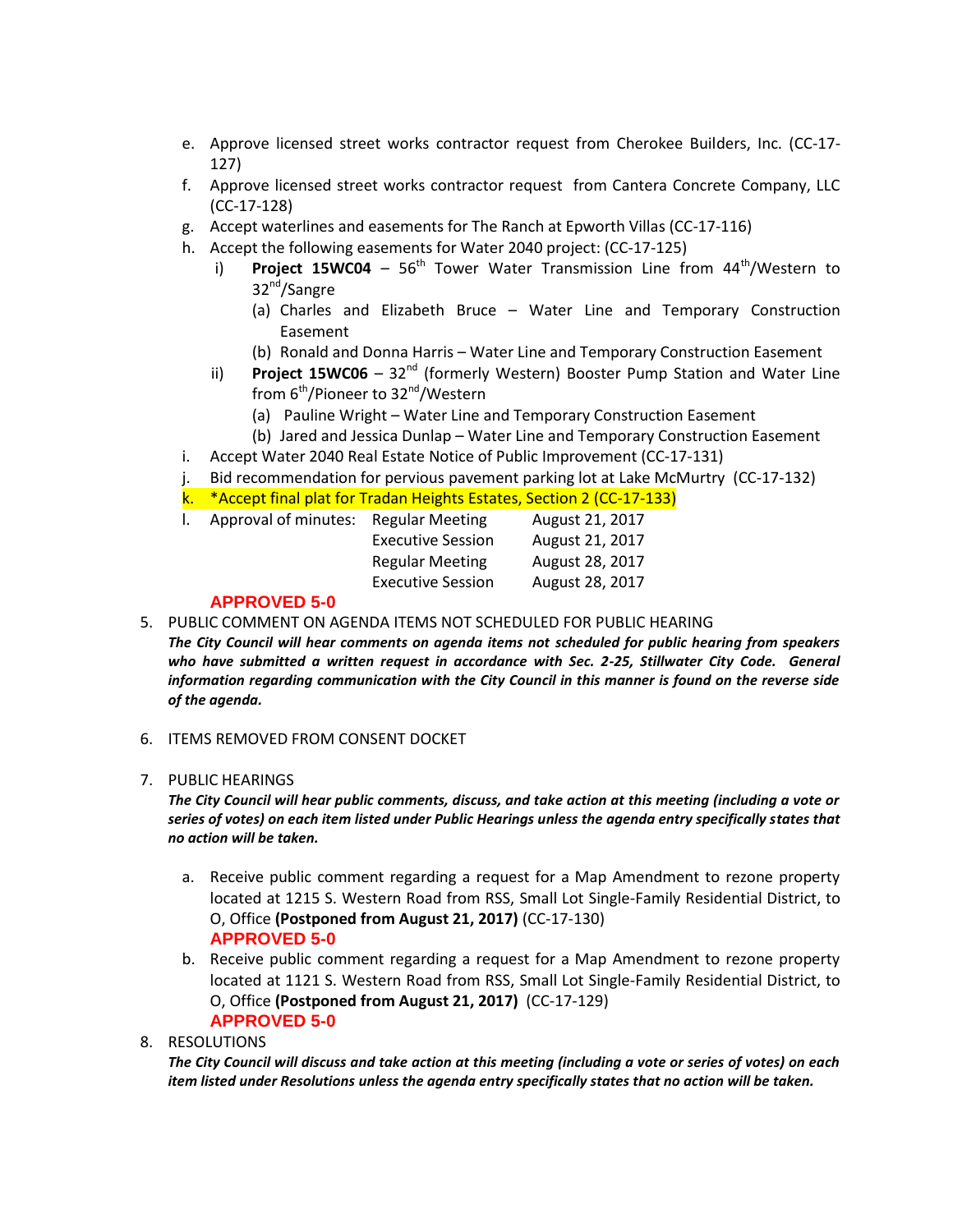a. Resolution No. CC-2017-14: A resolution approving action taken by the Stillwater Utilities Authority (the "Authority") authorizing a loan from the Oklahoma Water Resources Board in the principal amount of \$12,600,000; approving a sales tax agreement between the City and the Authority pertaining to certain City sales tax revenues; ratifying and confirming a lease agreement and operation and maintenance contract with the Authority; and declaring an emergency

# **ADOPTED 5-0**

### 9. ORDINANCES

*The City Council will discuss and take action at this meeting (including a vote or series of votes) on each item listed under Ordinances unless the agenda entry specifically states that no action will be taken.*

First Reading

- a. Ordinance No. 3375: An ordinance amending the Stillwater City Code, by amending Chapter 41, Utilities, Article IV, Water Service, Division 1, Generally, Section 41-112, Application for Service **ADVANCED 5-0**
- b. Ordinance No. 3382: An ordinance amending the Stillwater City Code by amending Chapter 2, Administration, Article III, Authorities, Boards, Committees, Commissions, Trusts, by repealing in its entirety Division 5, Stillwater Community Center Board, Sections 2-238 through 2-266; Division 6, Accessibility Advisory Board, Sections 2-267 through 2- 298; Division 7, Community Relations Committee, Sections 2-229 through 2-322; and Division 10, Business Improvement District No. 1 Board, Sections 2-378 through 2-411; and by repealing in its entirety in Chapter 33, Parks, Events and Recreation, Article II, Parks, Events and Recreation Board, Section 33-32 through 33-58; and by amending Chapter 23, Land Development Code, Article II, Administration, Division 2, Boards, Commissions and Groups, by amending Section 23-25, Membership, and Section 23-27, Quorum and Voting, regarding the Planning Commission and by amending Chapter 2, Administration, Article III, Authorities, Boards and Committees, Commissions, Trusts, Division 2, Audit Committee, by amending Sections 2-148 through 2-168 regarding the Audit Committee (CC-17-124) **ADVANCED 5-0**
- c. Ordinance No. 3383: An ordinance rezoning a tract of land at 1215 S. Western Road from RSS, Small Lot Single Family Residential District, to O, Office District **ADVANCED 5-0** Second Reading

a. Ordinance No. 3379: An ordinance closing a 20 foot utility easement on property addressed as 1402 N. Hightower Street.

- **ADOPTED 5-0**
- b. Ordinance No. 3380: An ordinance rezoning a tract of land addressed as 2224 W.  $6<sup>th</sup>$ Avenue from RSS, Small Lot Single-Family Residential District within the Westwood Conservation Neighborhood Overlay, to P, Public District **ADOPTED 5-0**
- c. Ordinance No. 3381: An ordinance rezoning a tract of land addressed as 1205 S. Husband Place from CG, Commercial General District, to RT, Residential Two-Family District **ADOPTED 5-0**

#### 10. REPORTS FROM OFFICERS & BOARDS

*Announcements and remarks about matters of general interest may be made by Councilors, the City Manager, or the City Attorney at this time. Items of City business that may require discussion or action (including a vote or series of votes) are listed below.*

a. Miscellaneous items from the City Attorney